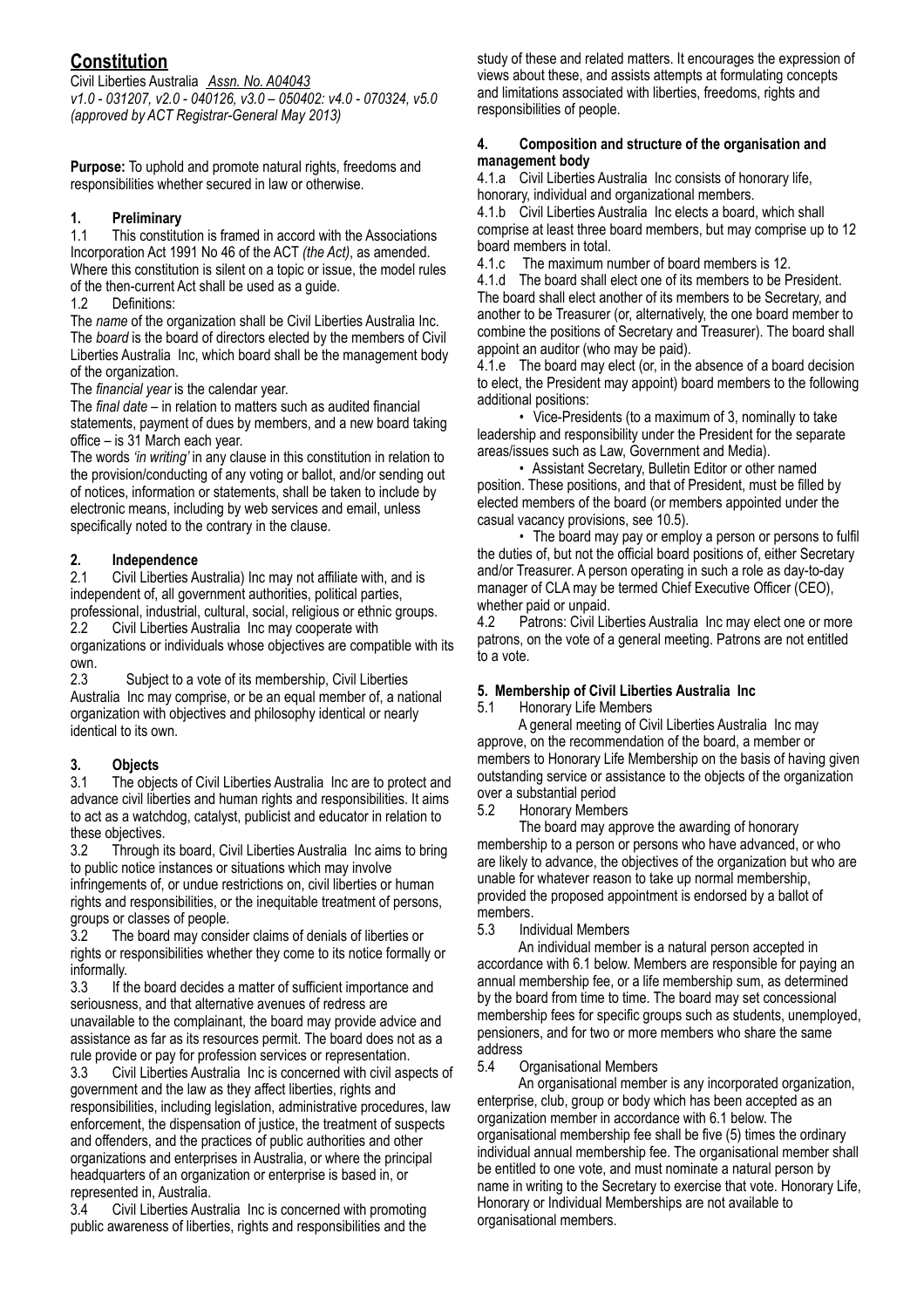#### **6. Conditions of membership**

6.1 Persons and organizations are members of Civil Liberties Australia Inc if they have;

- applied for membership;
- paid the prescribed fee, or fees;

 • declared their agreement with the principles and provisions of this constitution; and

 • been endorsed by the board as having met the above requirements and be likely to assist in furthering the objectives of the organization (and to not potentially hinder the furthering of those objectives).

6.2 Members who have not paid their membership fees by the final date cease to be members, unless the board decides to offer a period of grace for a nominated special reason.

6.3 Membership is not transferable to another person or organization.

6.4 Members are not entitled to use their membership for personal, professional or commercial gain or benefit.

6.5 Members cease their membership if they die, resign, fail to renew their membership by the final date or, in the case of organisational members, their incorporation lapses.

6.6 Membership shall cease also if, in the opinion of the board stated in writing, a member has acted or appears likely to act contrary to this constitution, or in a way likely to bring Civil Liberties Australia Inc into disrepute or to interfere with its lawful activities in a negative manner. In such cases, a former member may appeal in writing to the next general meeting for reinstatement, giving reasons.

#### **7. Voting**

7.1 An individual member, any honorary life member(s), and any organization member(s) shall have one vote each for any general meeting. In the event of a tie, the chairperson of the general meeting shall have a casting vote.

7.2 Honorary members are not entitled to a vote.

7.3. A natural person voting on behalf of an organization member must be nominated in writing to the Secretary of Civil Liberties Australia Inc by a senior officer of the organization entitled to so do. Nomination may be by electronic means.

7.4 Voting (and notification) procedures of Civil Liberties Australia Inc may be conducted by physical or electronic means (including by web services or by email).

#### **8. Annual general and special general meetings**

8.1 The board of Civil Liberties Australia Inc shall hold an annual general meeting, or its electronic equivalent, as soon as convenient after 1 March each year, but at least by 31 May each year (The inaugural annual general meeting shall be held in 2005). For the purposes of a general or special meeting that is conducted fully or partly electronically, the formal date of the meeting will be that date the board determined and advised members which will be the date for the declaration of the result of the vote for that meeting. At other times it will be the date of the meeting.

8.2 The board may call a special general meeting, or its electronic equivalent, at any time, provided it gives 21 days or more notice, and that, if applicable, the notice is accompanied by notice of the intention to propose a resolution as a special resolution, and the wording of the resolution to be proposed.

8.3 Any member may request the board to call a special general meeting at any time, provided he/she has the signed support in writing (including by electronic means) of at least 20% of the membership of Civil Liberties Australia Inc, which signed support includes a listing of the issue or issues that it is proposed the special general meeting shall consider. The board must hold a special general meeting in such circumstances, unless a threequarters majority vote of the membership on the listing of the issue or issues as provided, determines no such meeting need be held. 8.4 For annual general or special general meetings, no proxy votes shall be allowed.

8.5 The board shall give at least 21 days notice in writing to the last-known address (postal or electronic) of members in advance of any general meeting. Notice may be given as a separate email/ notice, or in the CLArion or other newsletter/regular communication, emailed, communicated or posted to members.

#### **9. The board of directors**

9.1 The board shall have a membership of at least 3 and up to 12 persons.

9.2 Each board member shall be known as a director of Civil Liberties Australia Inc.

9.3 In addition, board members shall appoint a President and office bearers as specified in 4.1.<br>9.4 Each board shall hold office

Each board shall hold office for approximately two years.

#### **10. Elections for the board**

10.1 Any honorary life, individual or nominated organisational member is entitled to stand for election to the board.

10.2 An election for the board shall be held every two years, in the last three months of the term of the current board.

10.3 There shall be at least three candidates for election (or the existing board shall consider whether clause 25, Winding Up, should be invoked).

10.4 A vote shall be conducted if the number of candidates exceeds the required number of board members.

10.5 A casual vacancy (or vacancies), up to the maximum number, may be filled by appointment of a member (or members) by the President. Such appointees hold office only until the date of the next board election.

10.6 Candidates for election to the board may provide a short statement of up to 300 words outlining their credentials for office, and any such statement shall be circulated before or with the ballot 'papers' by the secretary acting as returning officer for the election. Circulation may be by electronic means.

#### **11. Election of office bearers/spokespeople**

11.1 At the first meeting of a new board, the board shall elect a President of the board.

11.2.a A new President may be elected by the board from the existing board membership on the death, resignation or incapacity to fulfil the function of the current President (incapacity shall be decided by the board by majority vote).

11.2.b In the case of the incapacity of a board member to fulfil the function of a board member (which incapacity shall be decided by the board by majority vote), the President may appoint a replacement or replacement(s) in accordance with clause 10.5.

11.3 The board shall elect other officers bearers as outlined under 4. *Composition and structure*

11.4 The board may co-opt persons who are not members of the board to individual tasks or working committees furthering the interests of Civil Liberties Australia Inc. Such persons may not make executive decisions or speak in the name of or on behalf of Civil Liberties Australia Inc unless specifically authorised by the President in writing (including electronically).

11.5 Board members may delegate their duties to other board members with the approval of the President.

11.6 The President may speak to the media or in public at any time on behalf of Civil Liberties Australia Inc.

11.7 Each Vice-President and the Secretary may speak to the media or in public on behalf of Civil Liberties Australia Inc, provided he/she has immediately previously consulted with either the President or one other of the Vice-Presidents or Secretary of the organization on the issue which is the subject of the media interview or public comment.

11.8 No other person is authorised to speak on behalf of Civil Liberties Australia Inc, unless authorized in writing by the President and/or the board.

#### **12. Functions of the board**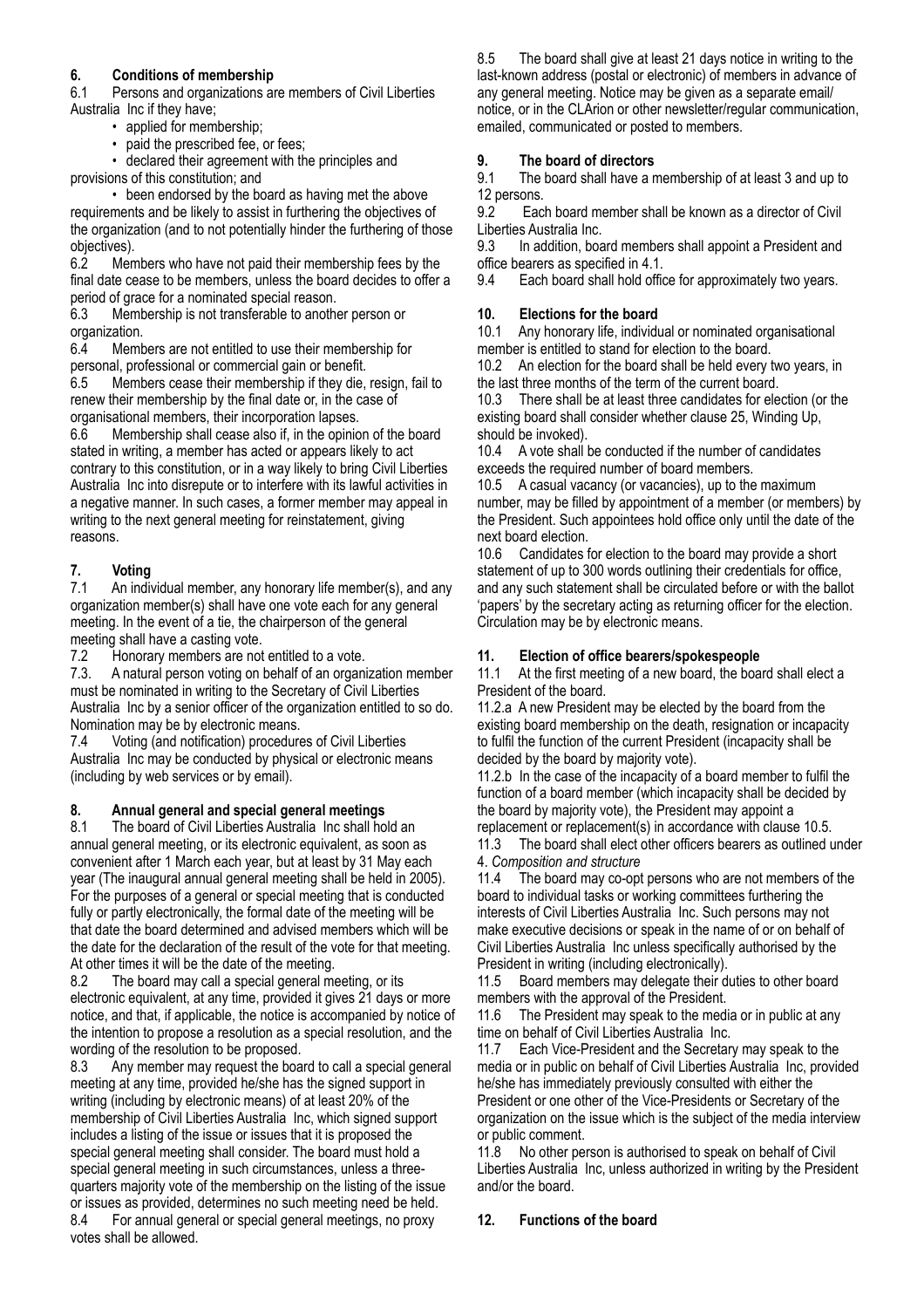12.1 The board shall respond promptly to any complaint or

information put to it by any person or organization.

12.2 The board and board members shall protect, as necessary, the anonymity of complainants or informants.

12.3 The board may undertake investigations on its own initiative. 12.4 The board may advertise the CLA's existence and

objectives, invite submissions, prepare reports and seek support for the work of Civil Liberties Australia Inc.

12.5 The board may arrange for public discussion of civil liberties, rights and responsibilities issues in Australia and/or internationally as appropriate.

12.6 The board and its members, subject to the knowledge/ approval of the President or relevant Vice-President, may take part in activities of a similar nature arranged by other individuals, groups and/or organisations.

12.7 The board shall make available an annual report, including a financial statement, to members on its activities before the annual general meeting. The board shall take reasonable steps to ensure that an audit of the association's accounts is completed at least 14 days before the annual general meeting.

12.8 The board may produce publications and the like (including electronic publications) as it believes necessary for the information of members and/or the public.

12.9 The board may represent Civil Liberties Australia Inc on, and cooperate with, any national or international body active in the field of civil liberties and human rights and responsibilities.

## **13. Powers of the board**

13.1 The board may, in pursuing its objectives and functions, acquire, hold and dispose of property and other assets on behalf of Civil Liberties Australia Inc.

13.2 The board may also:

 • undertake the sale of pamphlets and other literature, video and/or audio material, including by granting access to or publication through electronic assets;

 • buy or acquire equipment, books, stationery or electronic access to the equivalent;

 • appoint or employ staff and buy services such as secretarial, research or publishing;

 • arrange and conduct meetings, seminars, workshops, talks and the like;

 • provide or facilitate scholarships,sponsorships or internships in keeping with the aims of the organisation; and/or

 • engage in financial transactions, including the investment of funds, borrowing or lending of property, and insurance.

## **14. Duties of the board**

14.1 The board shall:

14.1.a set dates for board meetings and annual general meetings;

14.1.b distribute necessary notices and information to members; 14.1.c set prices for goods and services, and membership fee(s),

including a new member entrance fee if desired;

14.1.d determine banking and investment arrangements and determine the organisation's financial policies;

14.1.e conduct ballots according to the constitution (ballots may be conducted electronically); and

14.1.f arrange for meetings and 'electronic meetings' and undertake other activities in keeping with the spirit of this constitution.

14.2 The board shall meet as often as the President determines. At least three days notice must be given of an upcoming meeting, other than in exceptional circumstances.

14.3 Board members unable to attend a board meeting may, at a reasonable time in advance of the meeting, which time shall be at least 24 hours, convey their views on any agenda matter to the meeting through the Secretary, provided no such view on any one issue shall be longer than the equivalent of one A4 page, normal typescript.

14.3 Board members present at a physical board meeting shall be entitled to vote; board members not present at a physical board meeting shall not be entitled to vote.

14.4 Board meetings may take place, and voting may be decided, by electronic means.

#### **15. Duties of the secretary**

15.1 The secretary shall be responsible for the management of all board and general meetings, deal with correspondence, maintain a current set of records, including board decisions, minutes of board and Civil Liberties Australia Inc meetings, copies of the current (and any superseded) constitutions, a copy of the current Act, registers of current and past members, a list of office bearers and their contact details, and copies of financial reports and related documents. Any member may inspect any of these records at any time convenient to the secretary.

15.2 The secretary shall keep/keep safe the common seal of Civil Liberties Australia Inc. Any formal instrument, financial or otherwise, requiring use of the common seal shall also be attested to by the signature of at least 2 board members.

#### **16. Duties of the treasurer**

16.1 The treasurer (or the secretary/treasurer) shall maintain appropriate financial records of Civil Liberties Australia Inc, suitable for annual reporting to members and meeting the requirements of this Constitution and associated by-laws, and the Act. Any member may inspect the accounting records at any time convenient to the treasurer (or secretary/treasurer).

16.2 The treasurer shall be responsible for the collection and accounting for fees or amounts due to Civil Liberties Australia Inc, and for the payment of, and accounting for, amounts owed by the organization.

#### **17. Duties of the auditor**

17.1 The auditor shall check and verify the financial accounts and procedures of Civil Liberties Australia Inc in keeping with requirements of the Act.

#### **18. Board members not to receive payments**

18.1 The President, Vice-Presidents and other members of the board may not receive payment for work done in their capacity with Civil Liberties Australia Inc. However, board members may receive payments and/or reimbursements for moneys expended as determined by the board.

#### **19. Subsequent defect**

19.1 Any act or thing done or purporting to have been done by the board (or its appropriately appointed officer acting in keeping with a direction of the board) is valid and has effect even if a defect may later be discovered in the appointment or qualification of any member of the board.

#### **20. Ballots**

20.1 Ballots may be conducted by post or electronic means, or by post and electronic means.

20.2 Ballots must be conducted for:

 • elections to the board approximately every two years (if there are excess candidates);

• amending the constitution;

• when the board determines a ballot is appropriate

(especially in accordance with clause 8.3).

20.3 For any ballot, the secretary shall act as returning officer and shall be responsible for the proper conduct of the ballot.

20.4 For any ballot, nominations of individuals or issues to be determined must be in writing (which includes by electronic means). 20.5 The board must give one month's notice to members of the

date of the ballot for election of office bearers every two years.

20.6 For the election of the board every two years, nominations (and any required supporting statements) must be received by the